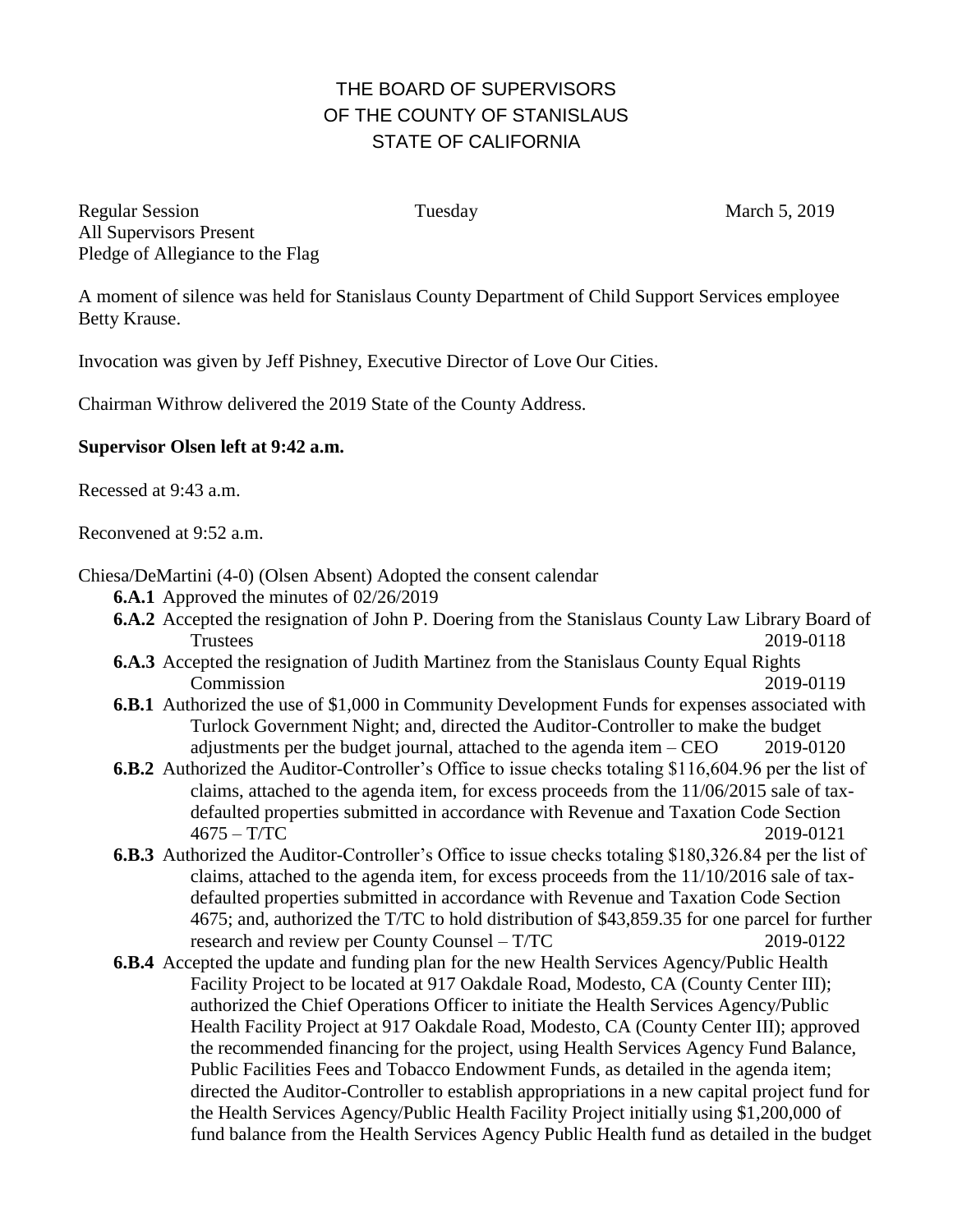journal, attached to the agenda item; authorized the Chief Operations Officer, acting as the Project Manager, to issue a RFQ/RFP for Bridging Architectural Design Services; authorized the Chief Operations Officer to issue a RFQ and RFP for Construction Management Services; authorized the Chief Operations Officer to issue a RFQ/RFP for an Asset Management Consulting Services to Evaluate Potential Future Uses for the eastern portion of County Center II at 830 Scenic Drive, Modesto, CA and to Negotiate and Execute an agreement with the successful proposer; and, authorized the Chief Operations Officer to negotiate and sign contracts, work authorizations, purchase orders and amendments necessary during this phase of the project as long as they are within the approved project budget – CEO 2019-0123

- **6.B.5** Authorized the District Attorney, or designee, to accept an award from the National Crime Victim's Rights Week Community Awareness Project for the period 02/07/2019 through 06/28/2019 in the amount of \$6,000; authorized the District Attorney to sign the grant award agreement, including any extensions or amendments; and, authorized the Auditor-Controller to increase estimated revenue and appropriations in the District Attorney's Victim/Witness Assistance Program Legal Budget Unit in the amount of \$6,000 as detailed in the budget journal, attached to the agenda item – DA 2019-0124
- **6.B.6** Approved the request from the governing board of City of Ceres to consolidate future elections of City Treasurer on the same day as the Statewide General Election conducted in evennumbered years – Elections 2019-0125
- **6.B.7** Approved the Substitution of a Cabinetry Subcontractor for Haggerty Construction Inc., for the CEO-Human Resources 10<sup>th</sup> Street Place Tenant Improvement Project – CEO 2019-0126

**7.1 Continued** to the April 2, 2019 at 9:00 a.m. meeting, the Public Hearing to Consider the Adoption of the Updated County Public Facilities Fees (PFF) Program to add a New Accessory Dwelling Unit Fee Component and Amended PFF Administrative Guidelines – CEO M-64-L-5 2019-0127

Berryhill/Chiesa (4-0) (Olsen absent) **8.1** Accepted a Six-Month Report on the Community Assessment, Response, and, Engagement (CARE) Program – CEO 2019-0128

DeMartini/Berryhill (4-0) (Olsen absent) **8.2** Accepted the CEO's Midyear Financial Report for FY 2018- 2019; authorized the CEO and the Auditor-Controller to make the necessary adjustments as recommended in the Midyear Financial Report; authorized the use of \$1,338,070 in Appropriations for Contingencies as recommended in the Midyear Financial Report; amended the Salary and Position Allocation Resolution to reflect the recommendations included as part of the Midyear Financial Report, as outlined in the Staffing Impacts section and detailed in Attachment 2, of the agenda item, to be effective the start of the first full pay period beginning on or after 03/16/2019, unless otherwise noted; authorized the CEO to implement the Performance Visioning Carryover Savings Program and carry over FY 2018-2019 year-end close actual savings into FY 2019-2020 Final Budget for General Fund departments based on the positive economic outlook forecast in this Midyear Financial Report; approved the revised operating hours for Public Works from 7:00 a.m. – 6:00 p.m., Monday through Friday, to 8:00 a.m. to 5:00 p.m., Monday through Friday, effective 03/16/2019; approved an increase to the signature authority granted to the Purchasing Agent from \$100,000 to \$200,000 along with the corresponding adjustments to the contract reporting policy, in accordance with amended Government Code Section 25502.5, effective 07/01/2019; and, approved contracts and/or agreements listed on Attachment 3, attached to the agenda item, in cumulative amounts of \$100,000 or greater since 07/01/2016, and authorized the GSA Director/Purchasing Agent or Department Head to sign – CEO 2019-0129